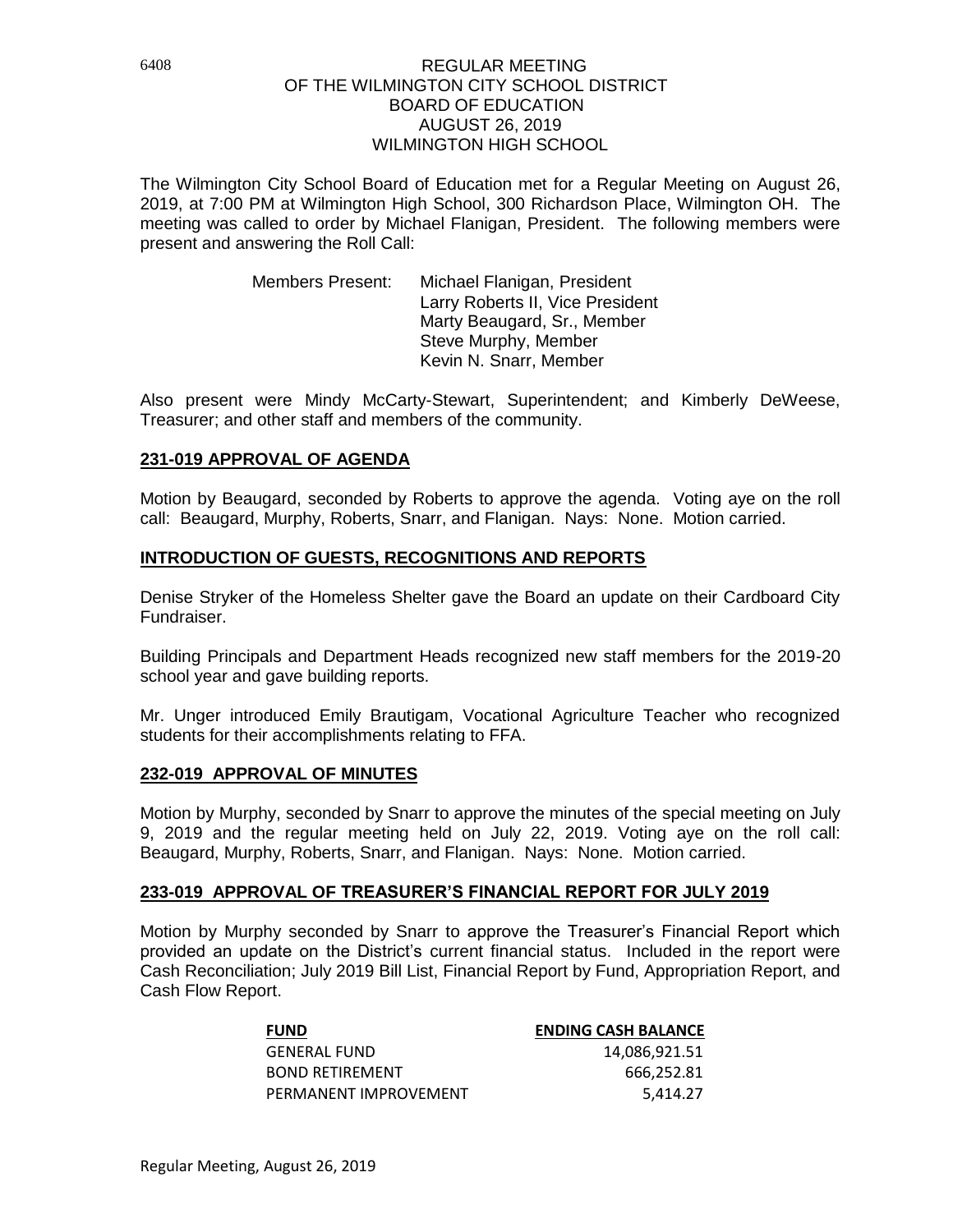| LUNCH ROOM                            | (64, 182.40)      |
|---------------------------------------|-------------------|
| PRINCIPALS' FUNDS                     | 88,888.14         |
| <b>LOCAL GRANTS</b>                   | 48,779.34         |
| <b>TOURNAMENT FUND</b>                | 0.00              |
| <b>CLASSROOM FACILITIES (.5 MILL)</b> | 564,942.52        |
| <b>STUDENT ACTIVITIES</b>             | 111,837.68        |
| <b>ATHLETICS</b>                      | 16,215.18         |
| <b>ATHLETICS FUNDRAISERS</b>          | 41,809.42         |
| STATE AND FEDERAL GRANTS              | $(114, 025.12)^*$ |
| <b>TOTAL OF ALL FUNDS</b>             | 15,452,853.35     |

\*Federal Funds have been requested.

Voting aye on the roll call: Beaugard, Murphy, Roberts, Snarr, and Flanigan. Nays: None. Motion carried.

### **234-019 APPROVAL OF FEDERAL GRANTS FOR FY2020**

Motion by Murphy, seconded by Snarr to approve the following federal and state grants and appropriations for FY2020:

| Title I                               | \$930,553.42 |
|---------------------------------------|--------------|
| <b>II-A Improving Teacher Quality</b> | \$114,426.65 |
| <b>IV-A Student Support</b>           | \$58,281.21  |
| <b>IDEA VI-B</b>                      | \$623,442.44 |
| <b>ECSE</b>                           | \$21,458.73  |
| <b>HSTW</b>                           | \$8,000.00   |
| <b>6b Restoration Grant</b>           | \$9,631.98   |
| <b>6b IDEA Restoration Grant</b>      | \$23,318.29  |
| School Quality Impr. Grant-MS         | \$148,716.22 |

Voting aye on the roll call: Beaugard, Murphy, Roberts, Snarr, and Flanigan. Nays: None. Motion carried.

### **235-019 APPROVAL OF TRANSFERS / 2019-20**

Motion by Murphy, seconded by Snarr to approve the transfer of Title IV-A and II-A federal funds to the Title I grant when received from ODE. We chose to transfer our IV-A and II-A federal grants to Title I using the transferability program which requires this transfer. Voting aye on the roll call: Beaugard, Murphy, Roberts, Snarr, and Flanigan. Nays: None. Motion carried.

### **236-019 APPROVAL OF AUXILIARY GRANT / FY2020**

Motion by Murphy, seconded by Snarr to approve the Auxiliary Funds grant for Wilmington Christian Academy for FY2020.

401-9020 Auxiliary Funds \$110,558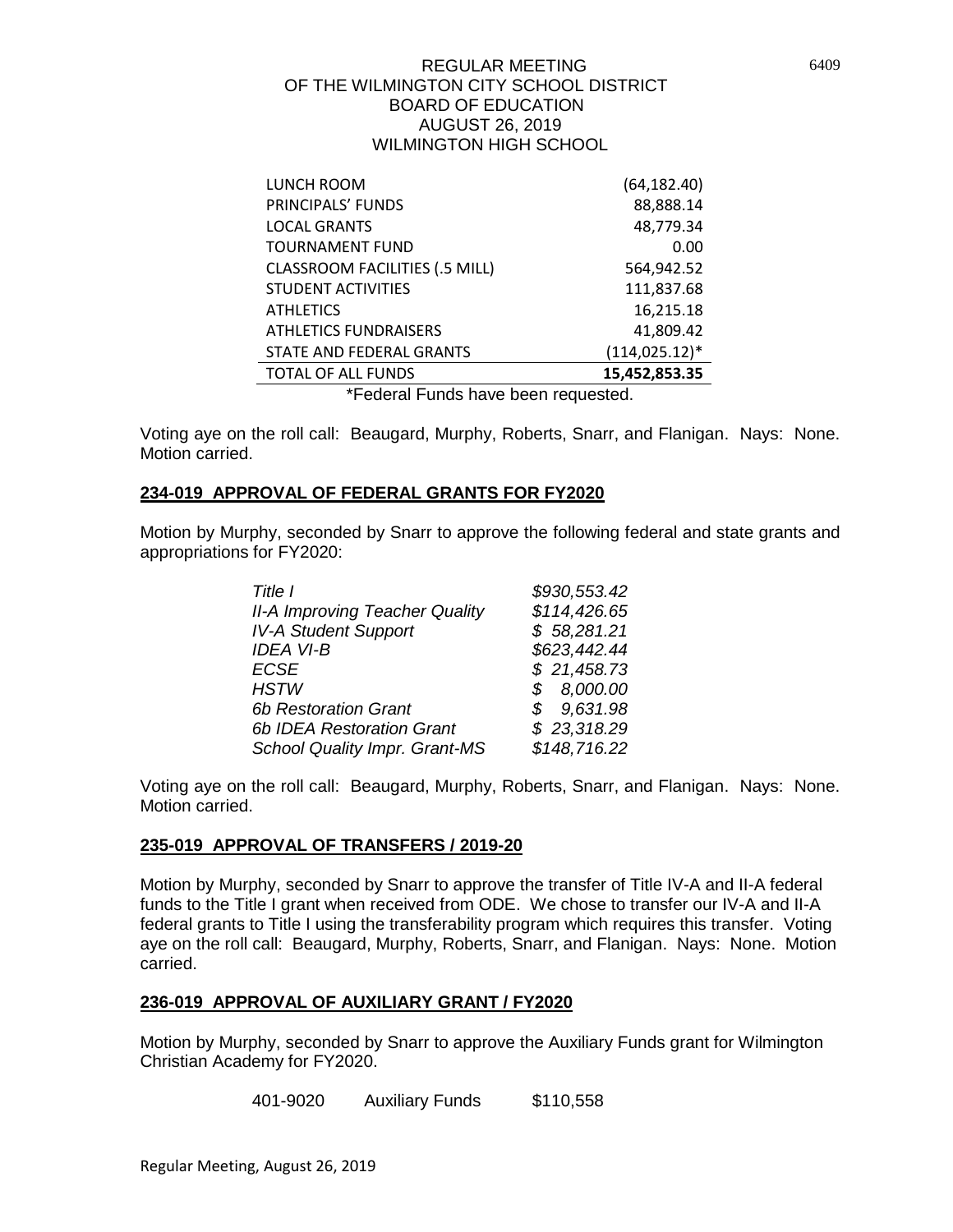Voting aye on the roll call: Beaugard, Murphy, Roberts, Snarr, and Flanigan. Nays: None. Motion carried.

## **237-019 APPROVAL OF OVERNIGHT FIELD TRIPS / WASHINGTON DC AND CARDBOARD CITY**

Motion by Beaugard, seconded by Murphy to approve an overnight and out-of-state field trip for WHS students to participate in a collaborative experience with Wilmington College. Students will travel to Washington DC, leaving on March 28, 2020 and returning on March 31, 2020. In addition, to approve an overnight field trip for Wilmington High School Interact Students to participate in Cardboard City at the Clinton County Courthouse in Wilmington. Cardboard City is a fundraiser for the Clinton County Homeless Shelter. Students will leave Saturday, September 28, 2019 and return on Sunday September 29, 2019. Voting aye on the roll call: Beaugard, Murphy, Roberts, Snarr, and Flanigan. Nays: None. Motion carried.

# **238-019 APPROVAL OF BUS ROUTES / 2019-2020**

Motion by Roberts, seconded by Beaugard to approve Bus Routes for the 2019-20 school year. Voting aye on the roll call: Beaugard, Murphy, Roberts, Snarr, and Flanigan. Nays: None. Motion carried.

# **239-019 APPROVAL OF AGREEMENT / WRIGHT STATE UNIVERSITY**

Motion by Murphy, seconded by Beaugard to approve an agreement with Wright State University's Teacher Education and Human Services Department for the placement of student teachers and school counseling candidates in our District for experience. Voting aye on the roll call: Beaugard, Murphy, Roberts, Snarr, and Flanigan. Nays: None. Motion carried.

## **240-019 APPROVAL OF CONTRACT / CINCINNATI BELL**

Motion by Murphy, seconded by Beaugard to approve a contract with Cincinnati Bell. Cincinnati Bell has provided telephone services for the last several years. Voting aye on the roll call: Beaugard, Murphy, Roberts, Snarr, and Flanigan. Nays: None. Motion carried.

## **241-019 APPROVAL OF RESOLUTION / CAREER-TECHNICAL EDUCATION WAIVER**

Motion by Murphy, seconded by Beaugard to approve a resolution stating the District's intent not to provide Career-Technical Education to students enrolled in grades seven and eight at Wilmington Middle School for the 2019-2020 school year. Voting aye on the roll call: Beaugard, Murphy, Roberts, Snarr, and Flanigan. Nays: None. Motion carried.

## **242-019 APPROVAL OF MEMORANDUM OF UNDERSTANDING / SOLUTIONS**

Motion by Murphy, seconded by Beaugard to approve a Memorandum of Understanding with Solutions Community Counseling and Recovery Centers to provide prevention services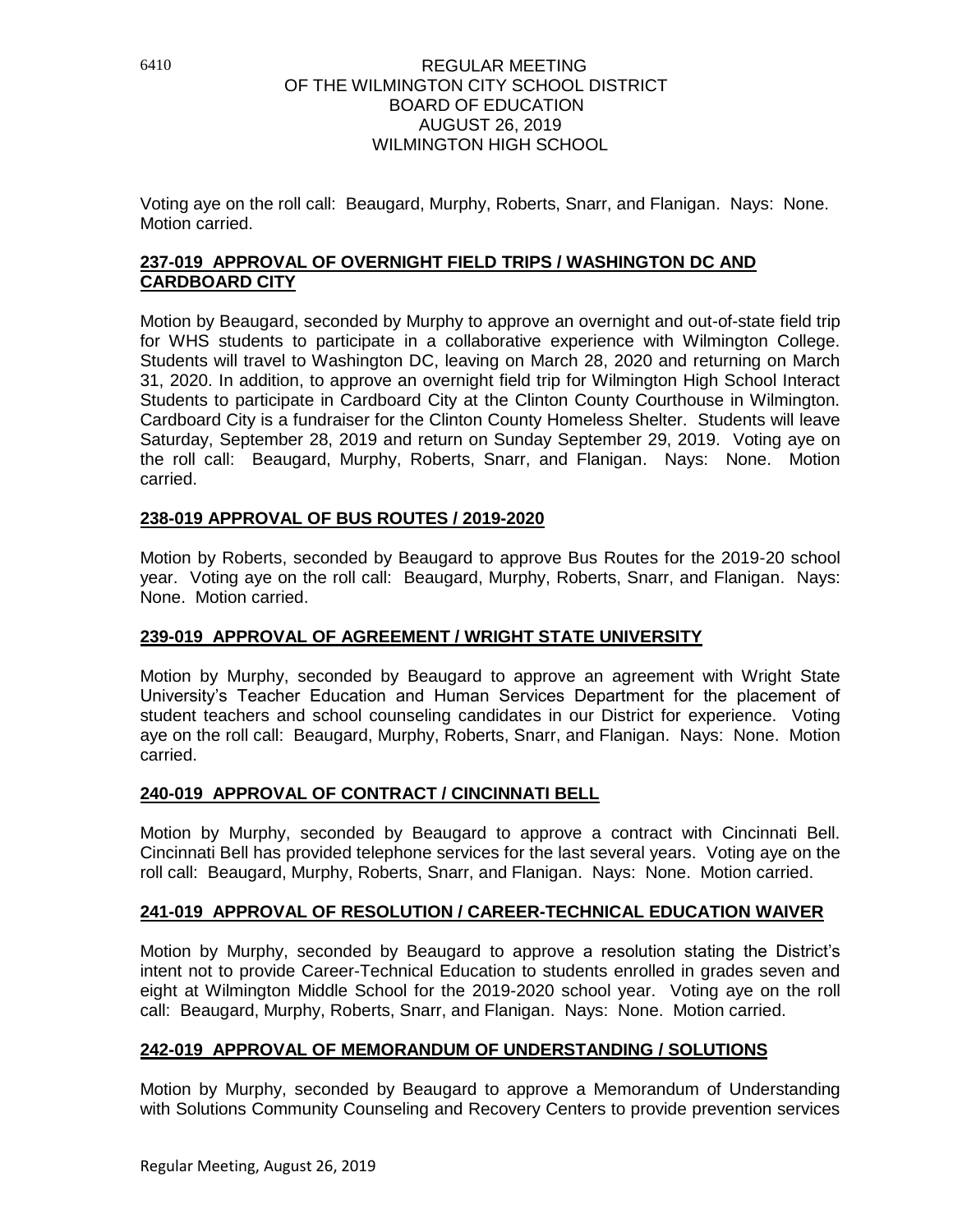to the Wilmington City Schools community (students, faculty/staff, and parents) at the elementary, middle and high school levels during the 2019-2020 school year. Voting aye on the roll call: Beaugard, Murphy, Roberts, Snarr, and Flanigan. Nays: None. Motion carried.

### **243-019 APPROVAL OF TRANSPORTATION / NON-WCS STUDENTS**

Motion by Beaugard, seconded by Roberts to approve transportation for students not attending Wilmington City Schools. The students will be transported to Summit Academy and Legacy Christian. They come to an existing WCS bus stop so there is no expense for WCS. We claim these students on our T-1 report. Voting aye on the roll call: Beaugard, Murphy, Roberts, Snarr, and Flanigan. Nays: None. Motion carried.

### **244-019 APPROVAL OF AGREEMENTS / HEAD START AND SPEECH**

Motion by Murphy, seconded by Beaugard to approve an agreement with Clinton County Community Action Program, Inc., Head Start, as well as an agreement for the Speech and Language Services for the Head Start program for the school year 2019-2020. Voting aye on the roll call: Beaugard, Murphy, Roberts, Snarr, and Flanigan. Nays: None. Motion carried.

### **245-019 APPROVAL OF CONTRACT AMENDMENT / SUPERINTENDENT / 2019-20**

Motion by Murphy, seconded by Roberts to approve a contract amendment to the salary of the Superintendent, *Melinda McCarty-Stewart* for the 2019-20 school year. Beginning August 1, 2019, the annualized salary will be One Hundred Twenty-three Thousand One Hundred Sixty-five dollars (\$123,165). Voting aye on the roll call: Beaugard, Murphy, Roberts, Snarr, and Flanigan. Nays: None. Motion carried.

### **246-019 APPROVAL OF SUPPLEMENTAL CONTRACTS / 2019-20**

Motion by Murphy, seconded by Snarr to approve the following supplemental contracts for the 2019-20 school year pending completion of all requirements for employment:

| <b>Brittany Larkin</b>  | 10 Extended Days                      | \$2,462.80 |
|-------------------------|---------------------------------------|------------|
| <b>Dillon Oney</b>      | <b>Interact Club Advisor</b>          | \$629.00   |
| <b>Margaret Parsons</b> | <b>National Honor Society Advisor</b> | \$629.00   |
| <b>Robin Spradlin</b>   | Marching Band Advisor (.5)            | \$1,196.00 |

Voting aye on the roll call: Beaugard, Murphy, Roberts, Snarr, and Flanigan. Nays: None. Motion carried.

### **247-019 APPROVAL OF EMPLOYMENT / ONE-YEAR LIMITED CONTRACT / 2019-20**

Motion by Murphy, seconded by Snarr to approve the following for a one-year limited contract for the 2019-20 school year pending completion of all requirements of employment. Salary and benefits as per the WEA negotiated agreement and salary schedule: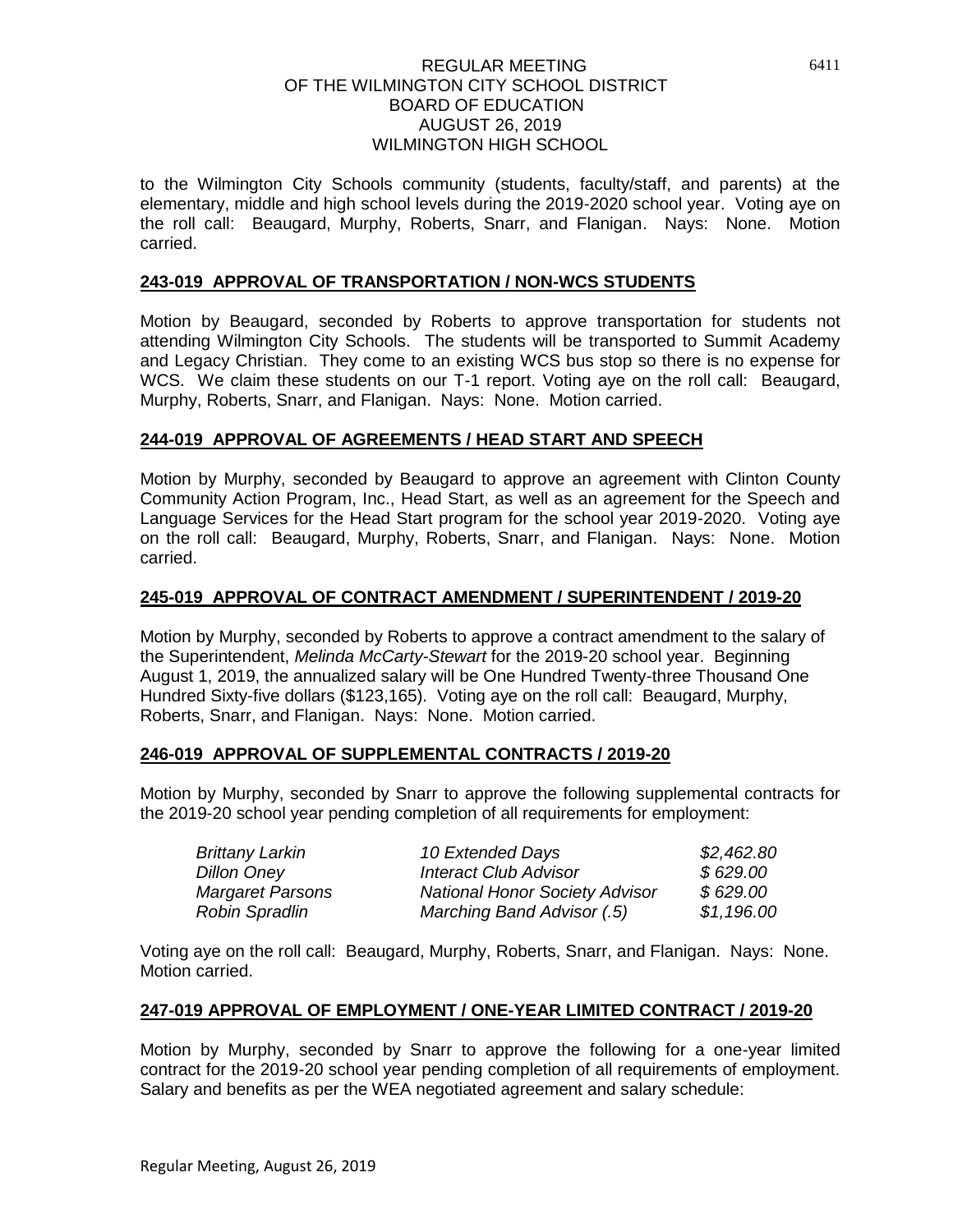#### *Elizabeth Biggane MH Teacher, WMS*

Voting aye on the roll call: Beaugard, Murphy, Roberts, Snarr, and Flanigan. Nays: None. Motion carried.

#### **248-019 APPROVAL OF EMPLOYMENT / SUBSITUTE TEACHERS / 2019-20**

Motion by Murphy, seconded by Snarr to approve employment of the following substitute teachers on an as needed basis for the 2019-20 school year. Salary will be at the board approved substitute rate.

> *Mary J Bailey April Rager Carole Daugherty Jessica Wells Ronda Hughes*

*Rachel Brooks Jerrica Stackhouse*

Voting aye on the roll call: Beaugard, Murphy, Roberts, Snarr, and Flanigan. Nays: None. Motion carried.

### **249-019 APPROVAL OF SUPPLEMENTAL CONTRACTS / 2018-19**

Motion by Murphy, seconded by Snarr to approve the following supplemental contracts for the 2018-19 school year. The recommendation was not sent over for the board approval, and they were not paid for their additional duties performed in 2018-19.

| Caylee O'Bryant | Holmes Student Council (.25) | \$168 |
|-----------------|------------------------------|-------|
| Justin Goodman  | Holmes Student Council (.25) | \$168 |
| Marci Huelskamp | Holmes Student Council (.25) | \$168 |
| Jennifer Evans  | Holmes Student Council (.25) | \$168 |

Voting aye on the roll call: Beaugard, Murphy, Roberts, Snarr, and Flanigan. Nays: None. Motion carried.

#### **250-019 ACCEPTANCE OF RESIGNATIONS / 2019-20**

Motion by Beaugard, seconded by Murphy to accept the following resignations for the 2019- 20 school year:

| Alexa Osborne   | Aide, Denver Elementary | Effective 8/1/19  |
|-----------------|-------------------------|-------------------|
| Amie Rhodehamel | <b>Bus Driver</b>       | Effective 8/30/19 |

Voting aye on the roll call: Beaugard, Murphy, Roberts, Snarr, and Flanigan. Nays: None. Motion carried.

#### **251-019 APPROVAL TO RESCIND EMPLOYMENT / BIGGANE / 2019-20**

Motion by Beaugard, seconded by Murphy to rescind the employment of *Elizabeth Biggane* as the district-wide psychology aide which was approved at the June 28, 2019 board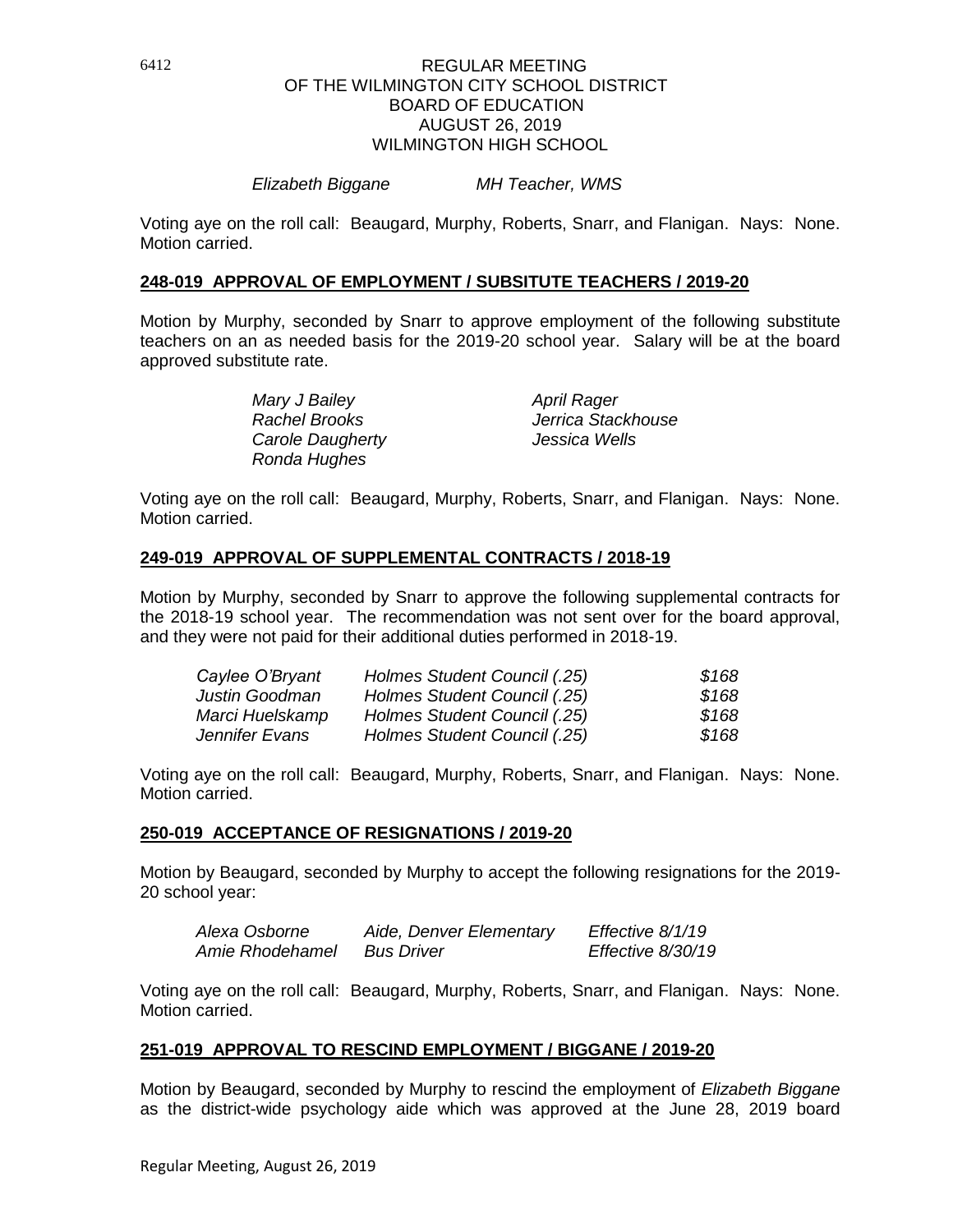meeting. Ms. Biggane has accepted the MH Teacher position at the MS for the 2019-20 school year. Voting aye on the roll call: Beaugard, Murphy, Roberts, Snarr, and Flanigan. Nays: None. Motion carried.

### **252-019 APPROVAL OF EMPLOYMENT / AIDES / 2019-20**

Motion by Beaugard, seconded by Murphy to approve the following as Aides for the 2019-20 school year pending completion of all requirements of employment. Salary and benefits as per the OAPSE negotiated agreement and salary schedule.

> *Gina Magoteaux Educational Aide, Denver Elementary Tonya Gehringer Aide to Psychologists*

Voting aye on the roll call: Beaugard, Murphy, Roberts, Snarr, and Flanigan. Nays: None. Motion carried.

### **253-019 APPROVAL OF UNPAID MEDICAL LEAVE OF ABSENCE / C. SMITH / 2019-20**

Motion by Beaugard, seconded by Murphy to approve an unpaid medical leave of absence for Cherie Cameron-Smith, bus driver, effective August 12, 2019 – May 20, 2019. Voting aye on the roll call: Beaugard, Murphy, Roberts, Snarr, and Flanigan. Nays: None. Motion carried.

### **254-019 APPROVAL OF UNPAID PERSONAL LEAVE / T. ALLEN / 2019-20**

Motion by Beaugard, seconded by Murphy to approve unpaid personal leave for Tammy Allen, Educational Aide, on November 7-8, November 11-15, and Nov. 18, 2019 (8 days). Voting aye on the roll call: Beaugard, Murphy, Roberts, Snarr, and Flanigan. Nays: None. Motion carried.

### **255-019 APPROVAL OF TRANSPORATION POSITIONS / EMPLOYMENT / 2019-20**

Motion by Beaugard, seconded by Murphy to approve a new preschool route and employment as follows effective August 14, 2019:

> *Preschool Noon Route (1.5 hrs.) - Yvette Lykins Preschool Noon Aide (1.5 hrs.) - Leslie Stone (moved from 2 hr. preschool route) Preschool Noon Aide (2 hrs.) - Caci Moore*

Voting aye on the roll call: Beaugard, Murphy, Roberts, Snarr, and Flanigan. Nays: None. Motion carried.

### **256-019 APPROVAL OF ROUTE CHANGES / TRANSPORTATION / PENCE/ 2019-20**

Motion by Beaugard, seconded by Murphy to approve the following route changes for the transportation department: